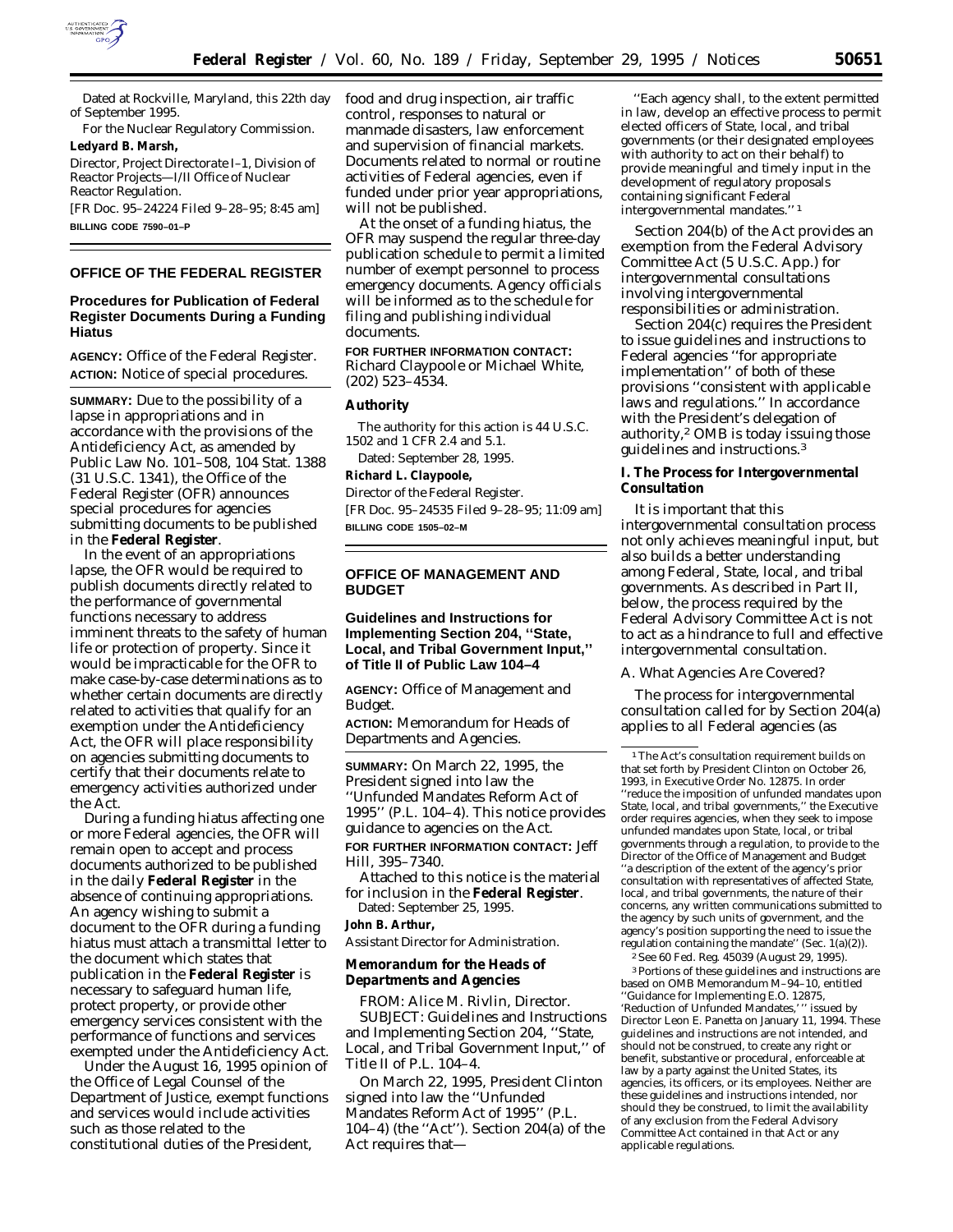defined in 5 U.S.C. 551(1)), with the exception of independent regulatory agencies.

## *B. When Should Intergovernmental Consultations Take Place?*

Intergovernmental consultation should take place as early in the regulatory process as possible. Except where the need for immediate agency action precludes prior consultation, consultation should occur before publication of the notice of proposed rulemaking or other regulatory action proposing a significant Federal intergovernmental mandate. Consultation should continue after publication of the regulatory action initiating the proposal. Except in exceptional circumstances where the need for immediate action precludes prior consultation, consultation must occur prior to the formal promulgation in final form of the regulatory action.

## *C. With Whom Should Agencies Consult?*

The statute directs agencies to develop an effective process to ensure that ''elected officers of State, local, and tribal governments (or their designated employees with authority to act on their behalf)'' who wish to provide meaningful and timely input are able to do so.

Each agency needs to develop an intergovernmental consultation process for that agency. To do so, the agency should first develop a proposal for that process, and consult with State, local, and tribal governments (as appropriate) concerning this proposed process, as soon as possible.

One approach an agency may wish to adopt is to designate a person or an office through which intergovernmental consultation should be coordinated. Another approach is for an agency to instruct those responsible for developing a rule to seek out the views of elected officers of their designated employees. An agency may also wish to develop other effective means of generating meaningful input or expand those that it already has. An agency will be able to obtain the fullest range of meaningful input from State local, and tribal governments by undertaking the following kinds of consultation.

#### (1) Heads of Government

Agencies should seek to consult with the highest levels of the pertinent government units, e.g., the Office of the Governor, Mayor, or Tribal Leader (or their designated employees with authority to act on their behalf). These officials are the ones elected to represent the people and are the ones

that the public holds directly accountable for the actions of those government units.

#### (2) Both Program and Financial Officials

Many regulatory agencies have functional counterparts in State, local, and tribal governments, e.g., those government officials who implement or enforce regulatory responsibilities required in whole or part by the Federal agency. These local officials tend to be those most familiar with the Federal agency's regulatory program, and should be consulted as a source of important information concerning the likely effects of, or effective alternatives to, Federal regulatory proposals.

In addition, agencies should consult with those State, local, and tribal officials most directly responsible for ensuring the funding of compliance with the Federal mandate, e.g., the applicable treasury, budget, taxcollection, or other financial officials. These officials are institutionally responsible for balancing the competing claims for scarce State, local, or tribal resources.

#### (3) Washington Representatives

It is also important that Federal agencies consult with Washington representatives, where available, of associations representing elected officials. These Washington representatives often know which local elected officials are the most knowledgeable about, interested in, or responsible for, implementing specific issues, regulations or programs, and can ensure that a broad range of government officials learn of and provide valuable insight concerning a proposed intergovernmental mandate.

#### (4) Small Governments

Agencies should make special efforts to consult with officials of small governments, and to develop a plan for such consultation under section 203 of Title II of the Act. Agencies may wish to consider several mechanisms for reaching small governments, including special task forces, periodic mailings through small government associations, or communication through rural development councils.

#### *D. How Much Consultation Should There Be?*

The scope of intergovernmental consultation should be based on common sense and be commensurate with the significance of the action being taken. The more costly, the more potentially disruptive, the more broadly applicable, the more controversial the proposed Federal intergovernmental

mandate—the more consultation there should be. An agency should decide the extent of its consultation on a case-bycase basis; a one-size-fits-all prescription is neither appropriate nor desirable.

#### *E. What Should Be the Content of Consultation?*

Agencies should seek views of State, local, and tribal governments regarding costs, benefits, risks, and alternative and flexible methods of compliance regarding their regulatory proposals. Agencies should also seek views on potential duplication with existing laws or regulations at other levels of government, and on ways to harmonize their rules with State, local and tribal policies and programs.

To assist with these consultations, agencies should first estimate the direct costs to be incurred by the State, local, or tribal governments in complying with the mandate and then inform the affected governmental units of these cost estimates. Estimates should cover both up-front and recurring costs, for a reasonable number of years after the rule is to be put into effect. To the extent practicable, agencies should make reasonable efforts to disaggregate these cost estimates as they affect the various levels of government, or otherwise provide the criteria by which those affected can disaggregate the cost estimates in order to determine the potential costs to themselves. Where quantitative estimates are not feasible, agencies should work with other levels of government to discern and discuss qualitative costs.

Agencies should also consult on and estimate the benefits expected from the mandate for States, localities, tribes, and their residents and businesses. Estimates should cover both up-front and recurring benefits for a reasonable number of years after the rule is to be put into effect. To the extent practicable, agencies should make reasonable efforts to disaggregate these benefit estimates as they affect the various levels of government, or otherwise provide the criteria by which those affected can disaggregate the benefit estimates in order to determine the potential benefits to themselves. Where quantitative estimates are not feasible, agencies should work with other levels of government to discern and discuss qualitative benefits.

Agencies should also, during the consultative process, seek views on the expected method of compliance. Governmental units may have suggestions as to how to achieve the Federal regulatory objective in a way that is more effective, efficient flexible,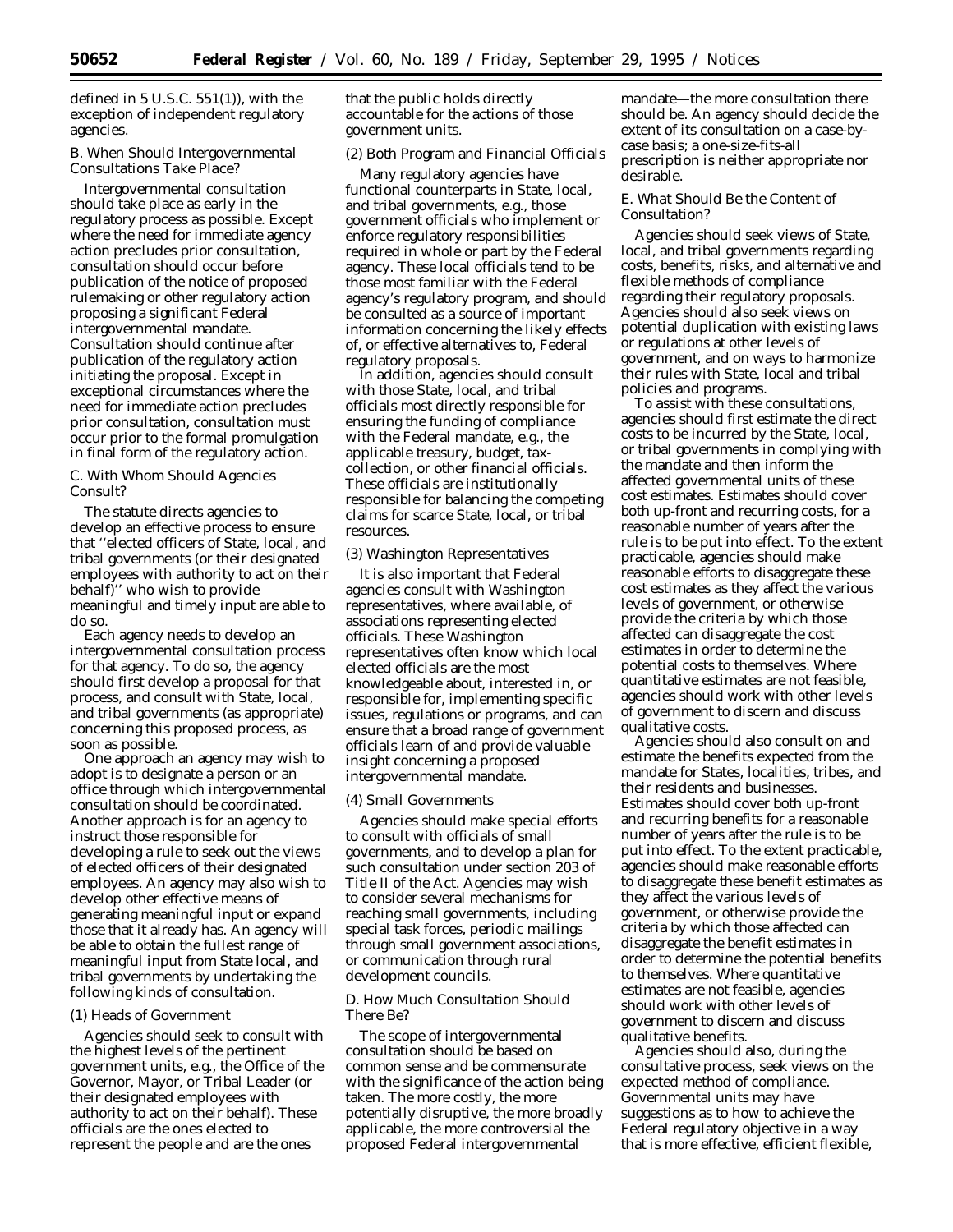and consistent with State, local, and tribal governmental regulatory and other functions.

## *F. How Should Agencies Integrate These Intergovernmental Consultations into the Rulemaking Process?*

It is important for agencies to integrate these consultation activities into the ongoing rulemaking process. The cost and benefit estimates, any additional viable suggestions received during the pre-notice consultations, and the agency plan to carry out intergovernmental consultation should be included in the preamble to the notice of proposed rulemaking. Publication of consultation plan in the **Federal Register** will assure that those governmental units that are not contacted directly will have access to the same cost and benefit estimates as those who were contacted directly, and have the opportunity to make their concerns known. Similarly, and consistent with E.O. 12875, any preamble transmitted to the **Federal Register** on or after October 2, 1995, should include, as of the particular stage of the ruleamking, the extent of the agency's prior consultations with representatives of affected State, local, and tribal governments, the nature of their concerns, any written communications submitted to the agency by such units of government, and the agency's position supporting the need to issue the regulation containing the mandate.

### *G. What Compliance Reports Should Agencies Submit to OMB?*

Under Section 208 of the Act, OMB is required to submit a report to Congress on agency compliance with the requirements of Title II of the Act, which includes the intergovernmental consultation requirement, on or before March 22, 1996, and annually thereafter. Accordingly, agencies should provide the Administrator of the Office of Information and Regulatory Affairs, by January 15, 1996, and annually on that date thereafter, a written report of each agency's compliance with Title II of the Act. The report should include a description of the process established by the agency to ensure meaningful input, as well as a description of agency consultations with State, local, and tribal governments for each proposed and final rule ''containing significant Federal intergovernmental mandates. As part of the report to be submitted by January 15, 1996, agencies should also describe the plans they have developed to consult with small governments, under Section 203 of Title II of the Act.

**II. The Exemption From the Federal Advisory Committee Act**

In order to facilitate the consultation process, section 204(b) of the Act provides an exemption from the Federal Advisory Committee Act (''FACA'') (5 U.S.C. App.) ''for the exchange of official views regarding the implementation of public laws requiring shared intergovernmental responsibilities or administration.''4 This exemption applies to all Federal agencies subject to FACA, and is not limited to the intergovernmental consultations required by Section 204(a) but instead applies to the entire range of intergovernmental responsibilities or administration. In accordance with the legislative intent, the exemption should be read broadly to facilitate intergovernmental communications on responsibilities or administration.

This exemption applies to meetings between Federal officials and employees and State, local, or tribal governments, acting through their elected officers, officials, employees, and Washington representatives, at which ''views, information, or advice'' are exchanged concerning the implementation of intergovernmental responsibilities or administration, including those that arise explicitly or implicitly under statute, regulation, or Executive order.5

The scope of meetings covered by the exemption should be construed broadly to include any meetings called for any purpose relating to intergovernmental responsibilities or administration. Such meetings include, but are not limited to, meetings called for the purpose of seeking consensus; exchanging views, information, advice, and/or recommendations; or facilitating any other interaction relating to intergovernmental responsibilities or administration.

The guidance given above should help determine when a meeting qualifies under Section 204(b) of the Act for an exemption from the FACA. We also note that meetings that do not meet these guidelines for an exemption may nonetheless not be subject to the FACA in the first instance. Accordingly, to

''(2) such meetings are solely for the purposes of exchanging information, or advice relating to the management or implementation of Federal programs established pursuant to public law that explicitly or inherently share intergovernmental responsibilities or administration.

determine whether there is even a need for an exemption from the FACA, agencies should also consult the FACA itself, as well as the General Service Administration's regulations at 41 CFR Subpart 101–6.10, and the court decisions construing the FACA.

\* \* \* \* \*

It is important that agencies make their best efforts to implement these guidelines and instructions. As the Conference Report stated, ''an important part of efforts to improve the Federal regulatory process entails improved communications with State, local, and tribal governments. Accordingly, this legislation will require Federal agencies to establish effective mechanisms for soliciting and integrating the input of such interests into the Federal decisionmaking process.''6

If agencies have any questions concerning these guidelines and instructions, they should contact the Administrator of the Office of Information and Regulatory Affairs, or her staff. OMB will provide additional guidance as experience and need dictate.

### **SECURITIES AND EXCHANGE COMMISSION**

**[Release No. 34–36272; File No. SR–OCC– 95–01]**

## **Self-Regulatory Organizations; the Options Clearing Corporation; Notice of Withdrawal of a Proposed Rule Change**

#### September 22, 1995.

On January 23, 1995, The Options Clearing Corporation (''OCC'') filed with the Securities and Exchange Commission (''Commission''), pursuant to Section 19(b)(1) of the Securities Exchange Act of 1934 ("Act"), $<sup>1</sup>$  a</sup> proposed rule change clarifying OCC's Rules regarding the unavailability of current index values. Notice of the proposed rule was published in the **Federal Register** on March 17, 1995.2 On September 19, 1995, OCC filed a request that the proposed rule change be withdrawn.3

<sup>4</sup>House Conference Report 104–76 (March 13, 1995), p. 40.

<sup>5</sup>Specifically, this exemption from FACA applies where

<sup>&#</sup>x27;'(1) meetings are held exclusively between Federal officials and elected officers of State, local, and tribal governments (or their designated employees with authority to act on their behalf), acting in their official capacities; and

<sup>6</sup>House Conference Report 104–76 (March 13, 1995), p. 40.

<sup>1</sup> 15 U.S.C. 78s(b)(1) (1988).

<sup>2</sup>Securities Exchange Act Release No. 35472 (March 10, 1995), 60 FR 14475 [File No. SR–OCC– 95–01].

<sup>3</sup>Letter from James C. Yong, First Vice President and General Counsel, OCC, to Jerry Carpenter, Assistant Director, Division of Market Regulation, Commission, (September 15, 1995).